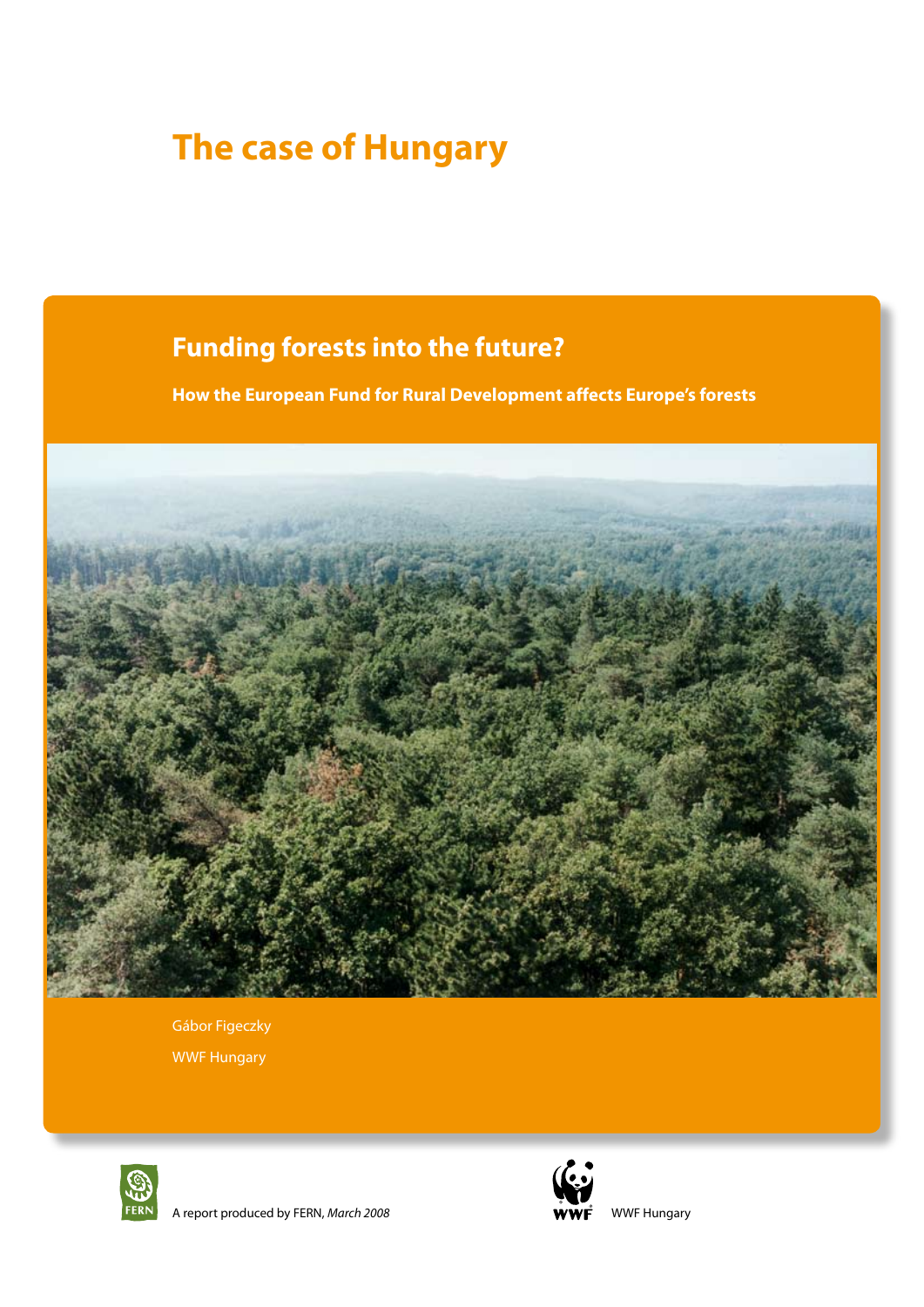

WWF Hungary <www.panda.org/dcpo>



<www.fern.org>

This paper was funded by the European Community, Directorate-General for Agriculture and Rural Development and the Dutch Ministry of Environment and Spatial Planning.

The views expressed, the information presented, and the geographical and geopolitical designations used in this product do not imply the expression of any opinion whatsoever on the part of any of the donors. Neither do they necessarily represent FERN's position.

This paper is part of a series of six country reports that includes Bulgaria, Czech Republic, Finland, Hungary, Portugal and Romania. All are available at<www.fern.org>

Cover photo: Daan van Beek

*March 2008*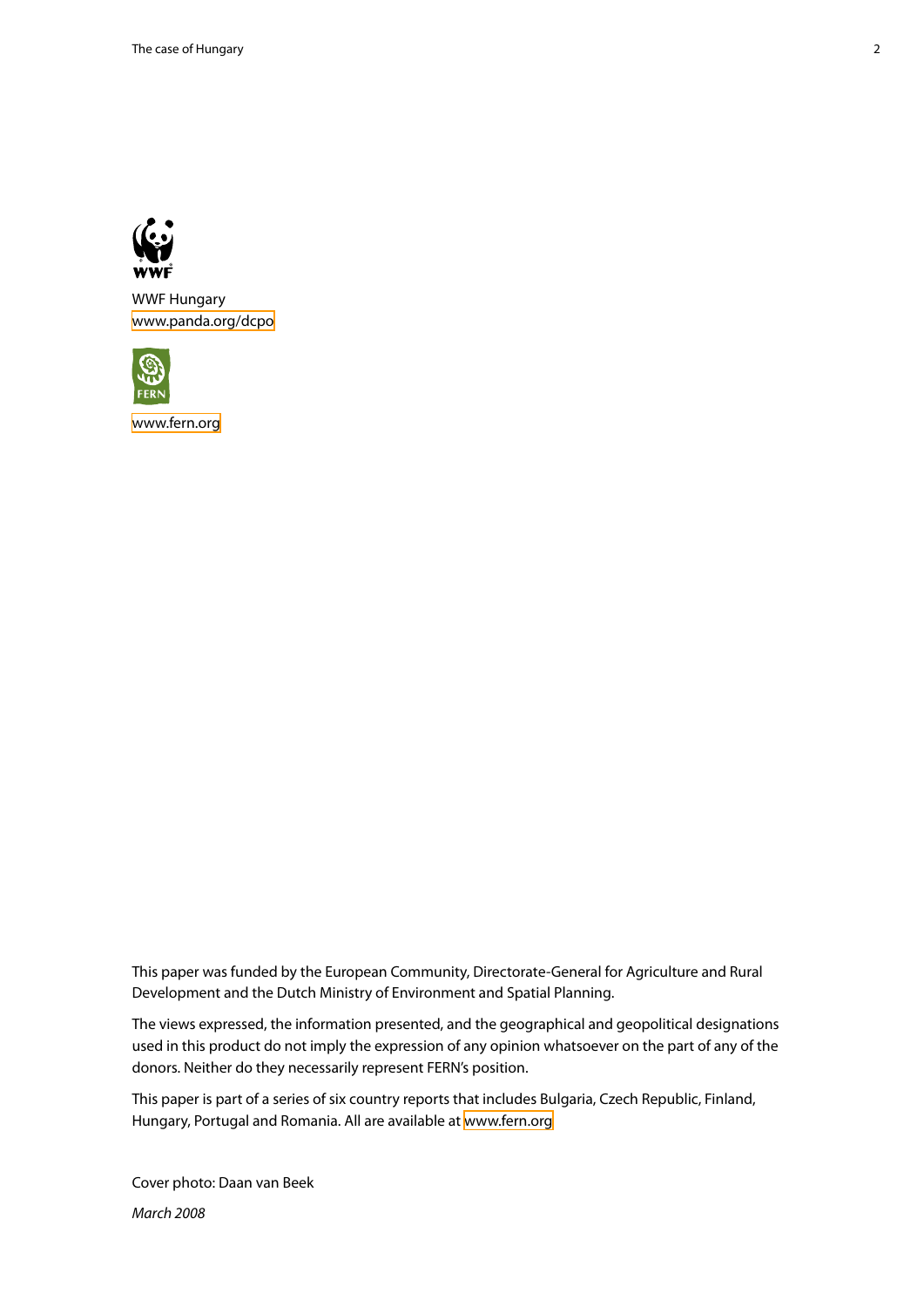# **Contents**

| <b>Acronyms</b> |                                                                                      | 4  |
|-----------------|--------------------------------------------------------------------------------------|----|
| 1               | <b>Introduction</b>                                                                  | 5  |
| 2               | Forest-related activities and the Rural Development Fund                             | 6  |
| 2.1             | Action on biodiversity                                                               | 8  |
| 2.1.1           | Repression of aggressively expanding non-indigenous tree and shrub species           | 9  |
| 2.1.2           | Forest management based on selective cutting                                         | 9  |
| 2.1.3           | Conversion of forest stands and maintenance based on manual work                     | 9  |
| 2.1.4           | Reduction of clearcutting with artificial regeneration                               | 9  |
| 2.1.5           | Ensuring special forest habitats, and the conditions for natural forest regeneration | 9  |
| 2.1.6           | Postponement of final felling in order to protect soil and habitat                   | 10 |
| 2.1.7           | Maintenance of forests for public welfare purposes                                   | 10 |
| 2.1.8           | Creation and maintenance of forest clearings                                         | 10 |
| 2.1.9           | Application of environmentally friendly materials handling methods,                  | 10 |
| 2.2             | Alignment with the National Forest Programme                                         | 10 |
| 2.3             | Alignment with the National Rural Development Strategy Plan                          | 11 |
| 2.4             | Alignment with the EU target 2010                                                    | 12 |
| 2.5             | Alignment with Natura 2000 and other EU policies                                     | 12 |
| 2.5.1           | Natura 2000                                                                          | 12 |
| 2.5.2           | <b>FLEGT Action Plan</b>                                                             | 14 |
| 2.5.3           | <b>Biomass Action Plan</b>                                                           | 14 |
|                 | 2.5.4 EU Forest Action Plan                                                          | 14 |
| 3               | The process of developing the programme                                              | 16 |
| 3.1             | History of public participation in national programmes in Hungary                    | 16 |
| 3.1.2           | RDP 2007-2013                                                                        | 16 |
| 3.2             | Composition of monitoring committees                                                 | 16 |
| 3.2.1           | History                                                                              | 16 |
| 3.2.2           | RDP MC 2007-2013                                                                     | 17 |
| 3.3             | Article 6 implementation                                                             | 17 |
| 4               | <b>Other RDP issues</b>                                                              | 18 |
| 5               | <b>Summary</b>                                                                       | 19 |
|                 | <b>References</b>                                                                    | 20 |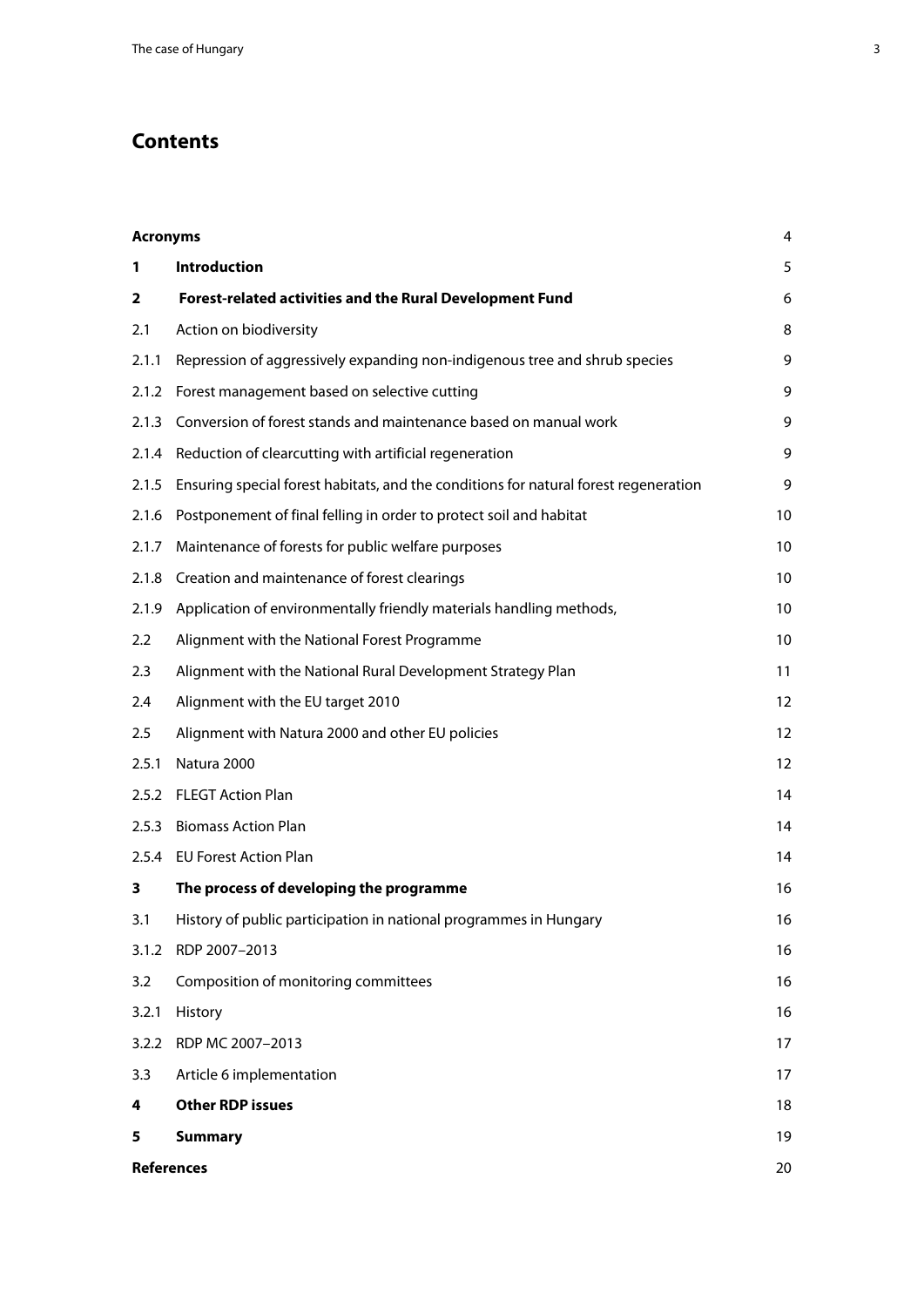## <span id="page-3-0"></span>**Acronyms**

- ARDOP Agriculture and Rural Development Operational Programme
- EAFRD European Agricultural Fund for Rural Development
- FLEGT Forest Law Enforcement, Governance and Trade
- LFA Less Favoured Area
- MARD Ministry of Agriculture and Rural Development
- NFP National Forest Programme
- NGO Non-Governmental Organisation
- NRDP National Rural Development Programme
- RDP Rural Development Programme
- SEA Strategic Environmental Assessment
- SFS State Forest Service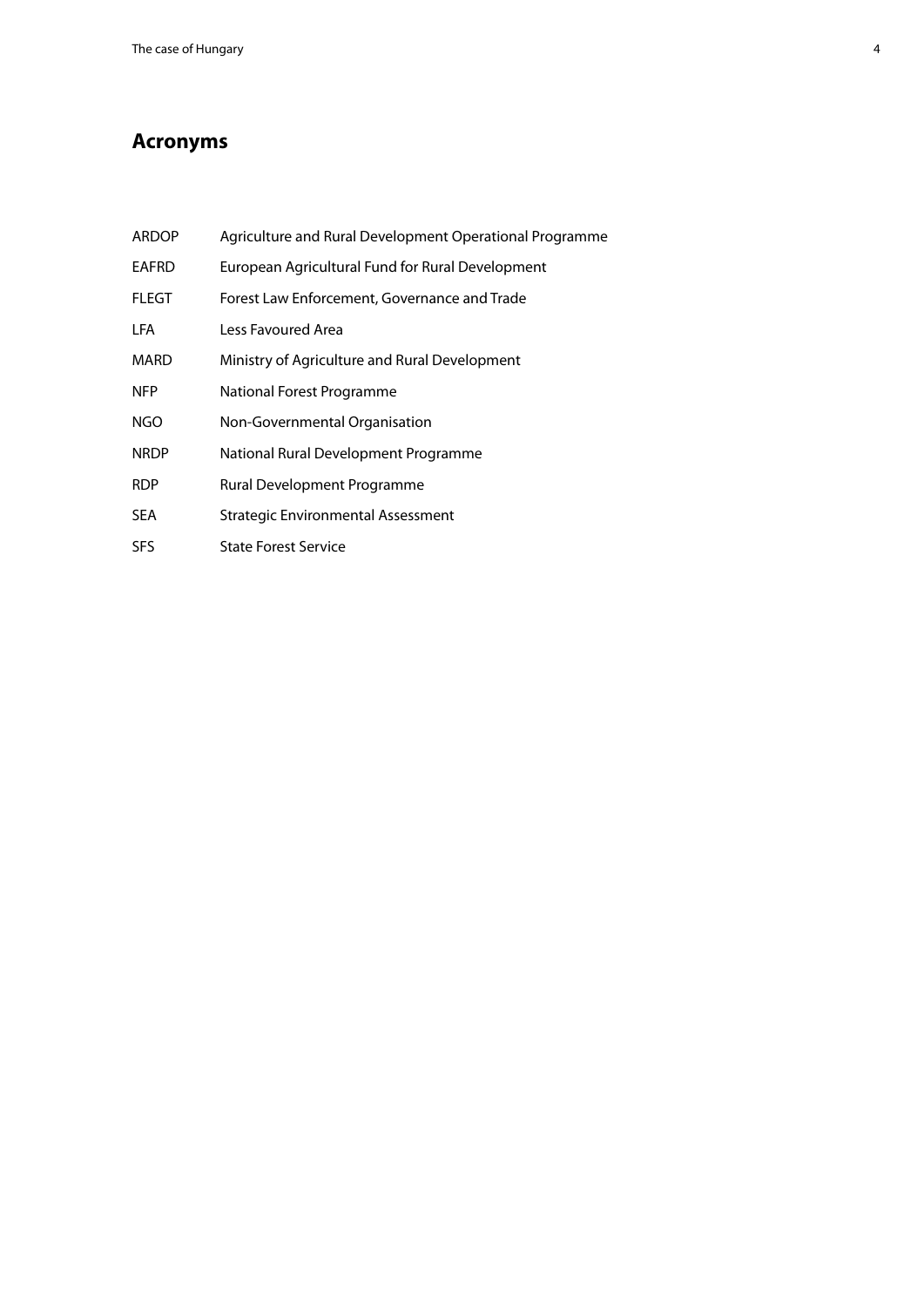## <span id="page-4-0"></span>**1 Introduction**

In Hungary, forested land amounts to 1,823,400 hectares (ha), equivalent to 19.6 per cent of the total land area. According to national forestry data, approximately 70 per cent of these forests are classified as semi-natural. In total about 80 per cent of the forested area is used for economic purposes. In reality, none of Hungary's forests are genuinely natural, but foresters classify plantations as 'natural' if they are grown using local indigenous tree species suitable for the ecological conditions.

The proportion of state-owned forests is 58.7 per cent, compared with 41.3 per cent for privately owned ones.

The percentage distribution by tree species is as follows: oak 20.6, Turkey oak 11.4, beech 6.1, hornbeam 5.6, Robinia 22.3, other soft broadleaved species 6.9, poplar 3.2, other broadleaved species 10.3, and conifers 13.6.

The annual growing stock is 12.3 million m<sup>3</sup>, and harvesting accounts for 7.0 million m<sup>3</sup>. In 2002, forest regeneration covered an area of 22,300 ha, and tree-planting covered 14,800 ha.

The following are the most important issues faced by Hungarian forestry.

- Forest coverage in Hungary is below the European average, and the forests also underperform in ecological terms. It is estimated that, overall, more wood could be produced from the forests without seriously harming the natural processes
- • Forest management has a negative impact on forest biodiversity
- Periodical forest management planning lacks indicators regarding biodiversity
- Forest biodiversity is not continuously monitored
- The status of the protected forests is not safeguarded. With a few exceptions, the protected forests are also managed for the supply of timber
- The companies that manage the state-owned forests are not open to public scrutiny, and have no obligation to respond to public demands
- Unlike in the agricultural sector, there are currently no subsidies for forest management
- The state-owned forests (which amount to nearly 60 per cent of the total) are managed for profit, and there is great pressure on managers to deliver ever-larger profits, although 60–70 per cent of the forests produce only low-quality wood with a low economic value. This creates a very unfavourable situation for nature conservation. Environmental services are either very basic or non-existent
- 50 per cent of the forests in Hungary are plantation forests made up of exotic black locust, conifers or hybrid poplar species which do little or nothing to maintain biodiversity.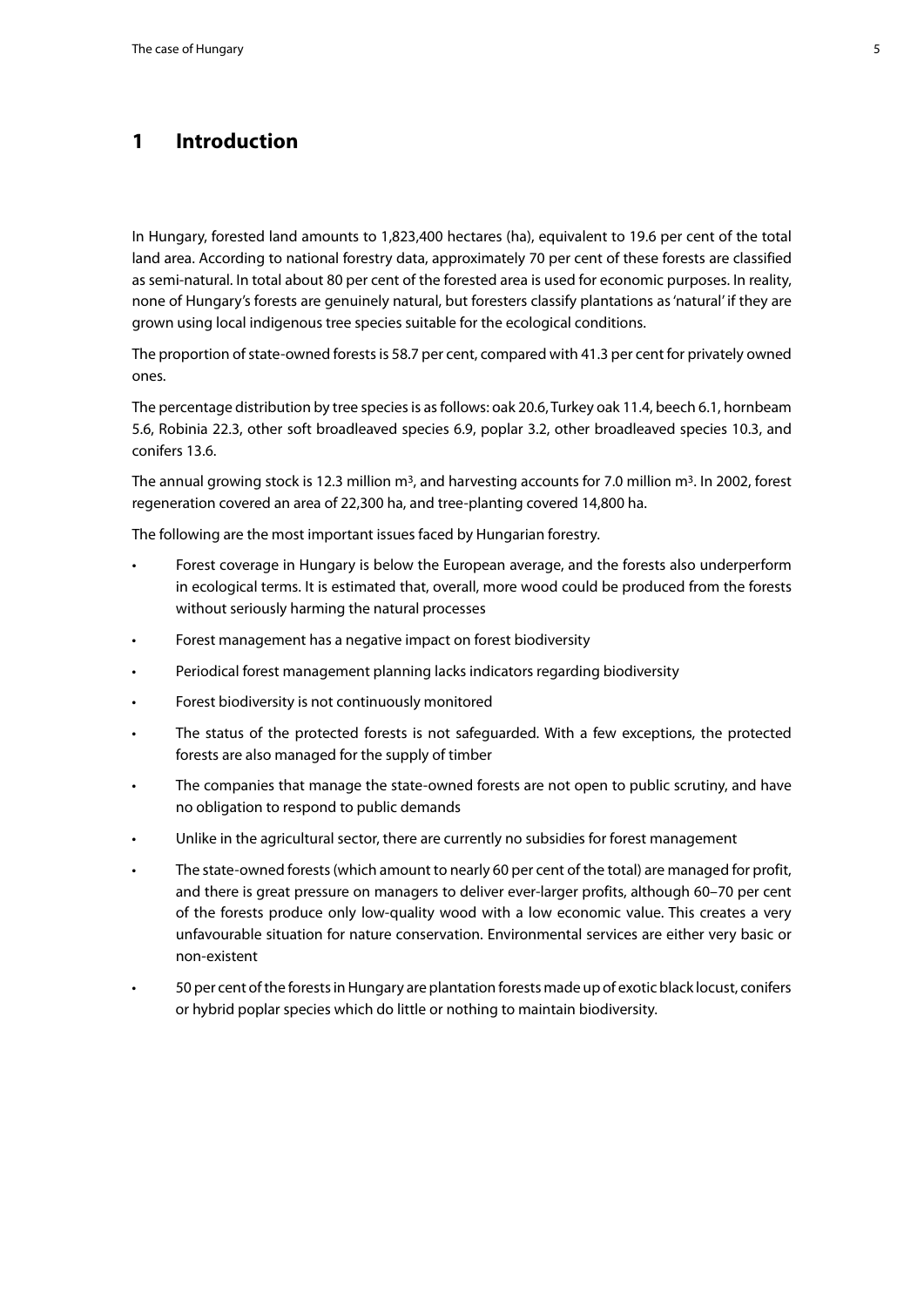## <span id="page-5-0"></span>**2 Forest-related activities and the Rural Development Fund**

For the period 2007–2013, Hungary will receive €3,805,843,392 from the European Agriculture Fund for Rural Development. Of this, an estimated €463,264,000 – 11.4 per cent of the EAFRD budget for Hungary – will be spent on forest-related activities. This is only an estimate, however, as it is difficult to foresee how much will be spent on forest-related issues under some of the measures in Axis 1, as the programme does not include exact financial objectives for the different sectors. The calculation method is detailed under the next chapter.

#### **Figure 1 – The EAFRD budget comes from EU resources. Public expenditure = EAFRD + government budget; total = EAFRD + government + operator's own share. The budgetary ratio of relativities in rural development in rural development in rural development**



It is also important to show how much public and private money will be spent over this period. The total public expenditure on forests (from the EU and Hungarian budgets combined) will be around €570.56 **million, which is 11.1 per cent of the total public spending on rural development (€5,159,109,184)**. **the Hungary windows** 

The EAFRD has a significant effect on private capital as well. Adding up the expected private and public spending on rural development and forestry issues, we can conclude that just under 10 per cent of all expenditure concerning rural development will be spent on forest-related development in the next seven years.

Table 1 shows measures which include expenditure on forest-related issues: though it only includes Axis 1 and 2 measures. For the estimates, spending on forest-related activities under Axes 3 and 4 was considered to be zero.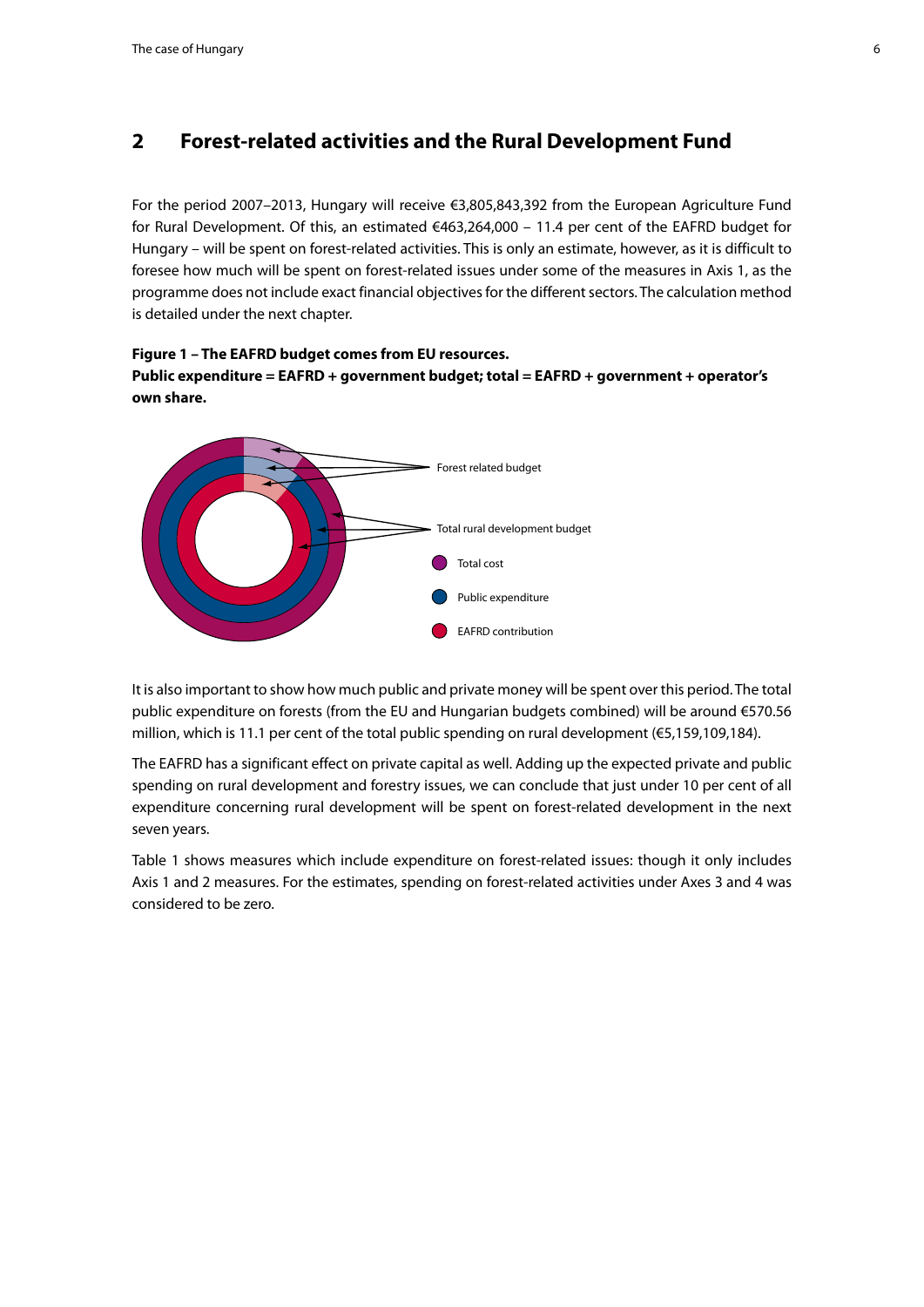#### **Table 1 – EAFRD budget from EU resources**

Public expenditure = EAFRD + government budget. Total = EAFRD + government + operator's own share.

|                                          | <b>EAFRD</b><br>contribution $(\epsilon)$ | Total public<br>expenditure $(\epsilon)$ | Total cost $(\epsilon)$ |
|------------------------------------------|-------------------------------------------|------------------------------------------|-------------------------|
| Vocational training                      | 10,939,119                                | 15,241,839                               | 16,044,089              |
| Young farmers                            | 2,192,094                                 | 3,054,318                                | 3,054,318               |
| Early retirement                         | 666,060                                   | 928,043                                  | 928,043                 |
| Advisory services management             | 420,552                                   | 585,970                                  | 732,462                 |
| Advisory services environment            | 911,197                                   | 1,269,601                                | 1,587,001               |
| Advisory services other                  | 1,121,473                                 | 1,562,585                                | 1,953,232               |
| Modernisation of agricultural holdings   | 69,284,903                                | 96,536,965                               | 207,925,771             |
| Increasing the economic value of forests | 8,831,460                                 | 12,305,168                               | 27,344,817              |
| Infrastructure                           | 27,358,907                                | 33,690,954                               | 51,832,237              |
| Afforestation of agricultural land       | 197,534,690                               | 257,019,568                              | 367,170,811             |
| Agro-forestry systems                    | 625,110                                   | 813,353                                  | 1,161,933               |
| Afforestation of non-agricultural land   | 1,500,263                                 | 1,952,047                                | 2,788,639               |
| Natura 2000                              | 0                                         | $\mathbf 0$                              | $\Omega$                |
| <b>Forest environment</b>                | 68,637,054                                | 89,306,167                               | 89,306,167              |
| Restoring forestry potential             | 8,251,449                                 | 10,736,260                               | 10,736,260              |
| Non-productive investments               | 34,631,082                                | 45,059,760                               | 45,059,760              |
| <b>Total forest-related budget</b>       | 432,905,414                               | 570,062,599                              | 827,625,541             |
| <b>Total rural development budget</b>    | 3,805,843,392                             | 5,159,109,184                            | 8,385,187,786           |

In some cases, where the RDP does not indicate the exact budget for the different sectors (agriculture, forestry etc.), indicative values given for all the different sectors were used, such as the expected increase in agricultural gross value added of supported farms (in the case of the 'setting up of young farmers' measure) or the number of participants from the sector (for the 'vocational training' measure).

In the case of the measure relating to 'modernisation of agricultural holdings', no forest-related activities are described; however, 630 of the 10,500 beneficiaries are expected to be forestry holdings. The measure includes payments for biomass-producing units and purchase of IT equipment for all farming units (including forestry).

With regard to the measure regarding farm advisory services, the budget allocated for forest-related measures was calculated on the basis of the number of advisory services delivered to the producers in the various different sectors. Different services were distinguished under the measure based upon type of advice given: environmental, management and other advisory services.

In the table, the dark green rows indicate the measures we consider to be environmentally beneficial. These are the forest environment and agro-forestry measures, non-productive investments and environmental advisory services. The Natura 2000 measure would fall into this category as well, but so far no budget has been allocated to it.

The light green rows are measures which help increase the forest cover in Hungary, and therefore the authorities consider these to be environmental measures. In our view, however, these expenditures serve the interests of commercial forestry rather than helping to achieve environmental objectives. These measures are listed under Axis 2, which means that their primary goal should be environmental. The largest proportion of this belongs to afforestation measures.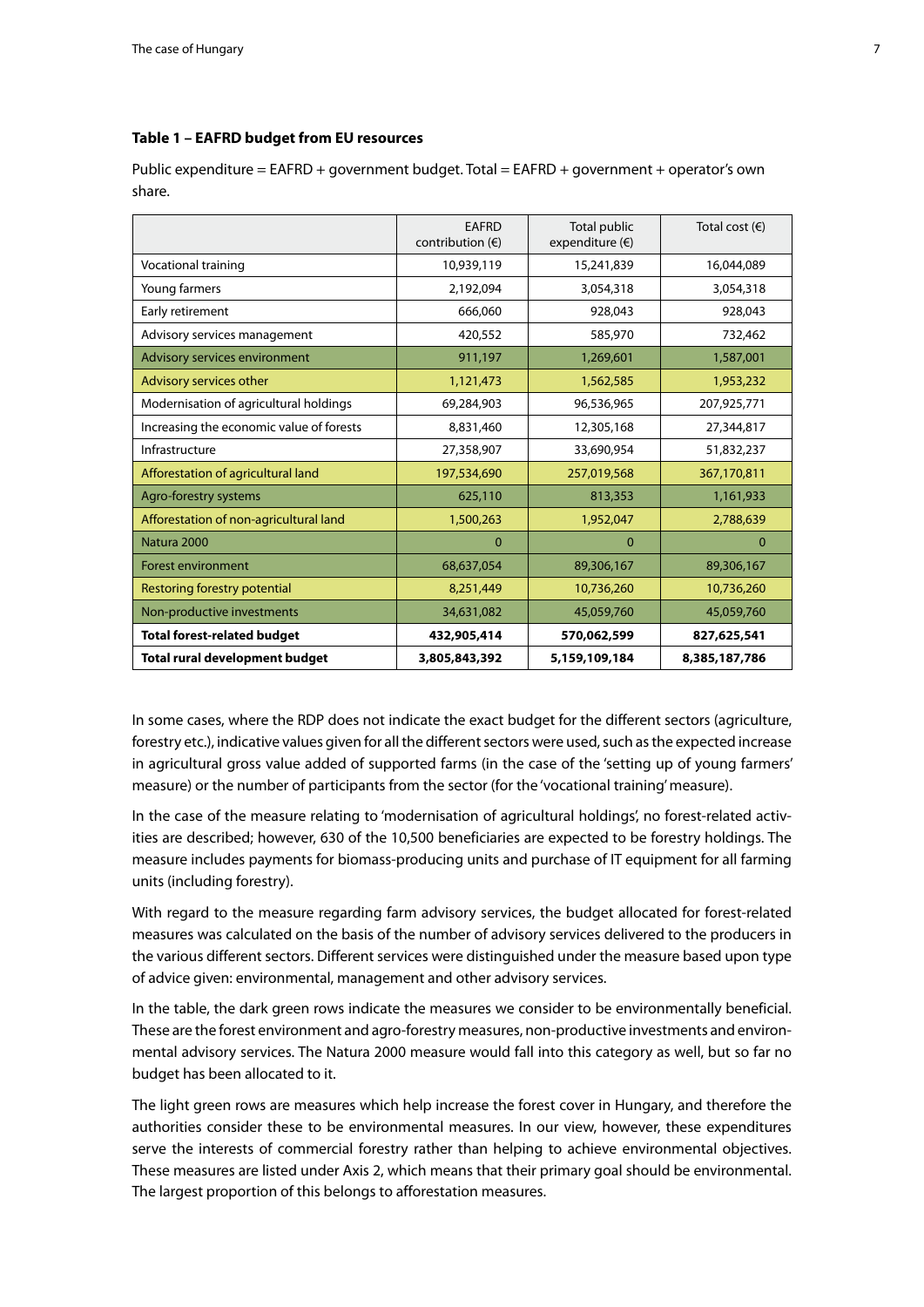<span id="page-7-0"></span>In Hungary, most of this will be spent on the plantation of black locust stands on the Great Hungarian Plain. This species is non-indigenous in Hungary and has many adverse effects on the environment. It is invasive, spreads rapidly and is very difficult to eliminate. However, any forest has a soil-protective role and provides improved climatic and water management conditions and, according to some researchers, it can give better shelter for certain valuable bird and other species than an arable field. This is why these measures are discussed separately and are coloured light green.

Measures such as developing the infrastructure, increasing the economic value of the forests and modernising agricultural holdings have been categorised as commercial forestry ones. Of the farm advisory services, advice given on management issues (economic performance, bookkeeping etc.) also belongs in this category.

Measures whose effects are mostly social or educational are indicated red in the table. None of the farm advisory services fell into this category, as these can clearly be put in the three other categories on the basis of the type of advice given (e.g. services which provide general advice on forest management help to maintain forest cover).

Table 2 shows how the financial resources have been allocated, between 2007 and 2013, to each of the categories established.

| Type of measure                         | EAFRD<br>contribution $(\epsilon)$ | Public<br>expenditure $(\epsilon)$ | Total cost $(\epsilon)$ |
|-----------------------------------------|------------------------------------|------------------------------------|-------------------------|
| Environmental                           | 104,804,443                        | 136,448,881                        | 137,114,861             |
| Increasing and maintaining forest cover | 207,286,402                        | 269,707,875                        | 380,695,710             |
| Commercial                              | 105,895,823                        | 143,119,057                        | 287,835,287             |
| <b>Educational and social</b>           | 14,918,746                         | 20,786,786                         | 21,979,683              |
| Total                                   | 432,905,414                        | 570,062,599                        | 827,625,541             |

#### **Table 2 – Expenditure**

## Figure 2 – Financial proportion of different categories of forest-related measures in the **Hungarian RDP the Hungarian RDP**



## **2.1 Action on biodiversity**

Hungary does not have a national biodiversity action plan. The closest to such a document is the National Nature Conservation Plan, which is a part of the National Environmental Programme II for the period 2003–2008. Neither the National Environmental Programme nor the National Nature Conservation Plan is mentioned in the RDP. As stated above, the budget share of the different axes shows that the RDP is mainly growth- and competitiveness- oriented. Only Axis 2 objectives are in line with the environmental programmes. Present processes and practices indicate that these will barely be enough to compensate for the damage done by Axis 1 and all the infrastructural development financed by Structural Funds etc.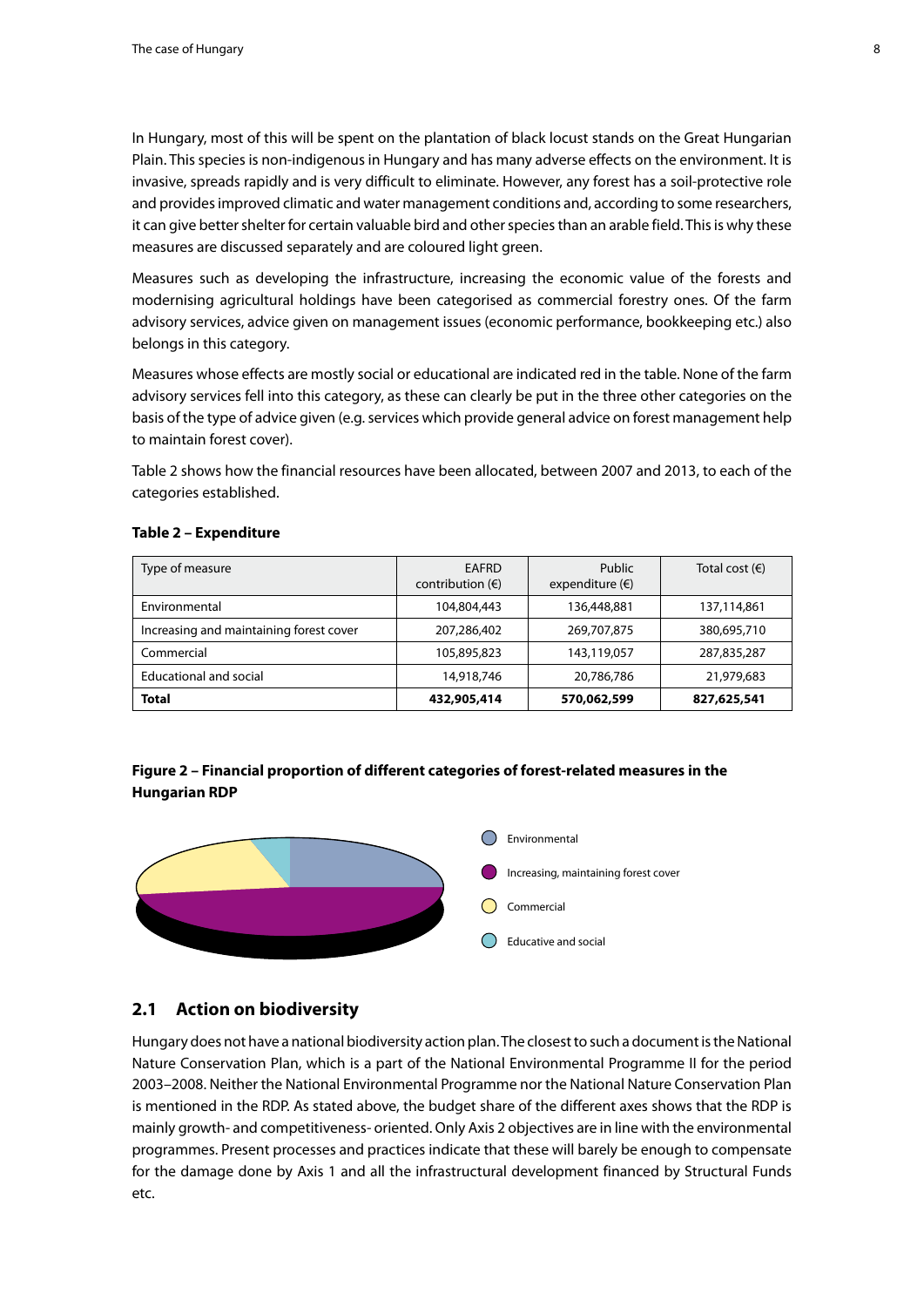<span id="page-8-0"></span>However, there are measures in the RDP which have the potential to contribute towards the objectives of these programmes. The agro-environmental measure has been one of the most complex and environmentally effective of such measures in the EU. Similarly, the forest-environment measure is now a very progressive one, with its provision for payments for a large variety of sustainable forestry practices. This is best shown by the objectives of the forest-environment payments, which are as follows.

## **2.1.1 Repression of aggressively expanding non-indigenous tree and shrub species**

The objective of eliminating aggressively expanding non-indigenous tree and bush species is to keep and expand the areas currently covered by native tree species, which is very important on the flood plains. The aim is to protect the forest soil's biological potential, to enhance the natural character of the forest areas concerned and the surrounding areas, and to bring an improvement in the structure of the stock and its pattern of tree species.

## **2.1.2 Forest management based on selective cutting**

This heading relates to the continuous provision and maintenance of the forest cover; preservation of the forest climate; protection of the forest soil and the guaranteeing of its development; and the creation and maintenance of a structure and mix of species that is close to natural conditions.

### **2.1.3 Conversion of forest stands and maintenance based on manual work**

Instead of non-indigenous single-level or mainly offset-origin forest, natural mixed forest must be established with an adequate stand type for the specific site. There must also be enrichment of biological diversity with the creation of a proper mix and variability of species and stock structures. The optimal forest soil development processes must be ensured.

#### **2.1.4 Reduction of clearcutting with artificial regeneration**

There should be support for alternative regeneration possibilities for forest stocks on the Great Plain, with the pedunculate oak (Quercus robur) as the main species representing outstanding natural value.

Adaptation to changes in the habitat's properties (such as diminishing ground water) should be encouraged.

In the course of clearcutting, shock-type effects (e.g. warming-up of the soil, becoming overgrown with weeds and deterioration in the water regime) should be avoided in these habitats.

## **2.1.5 Ensuring special forest habitats, and the conditions for natural forest regeneration**

A. Creation and maintenance of micro-habitats

Special forest habitats can be created by leaving dead and decaying trees and by the development of nesting, hiding, feeding, and living places attached to standing or lying trees. By ensuring the diversity of species, the traditional relationships within a particular forest habitat can be recovered.

B. Leaving groups of trees after final felling

The benefits of this are threefold, as they help in protecting the forest soil; safeguarding special forest habitats after the final felling; and increasing biodiversity (differentiation in horizontal and vertical terms).

C. Bush regulation to ensure the success of forest regeneration

Provision of natural forest regeneration.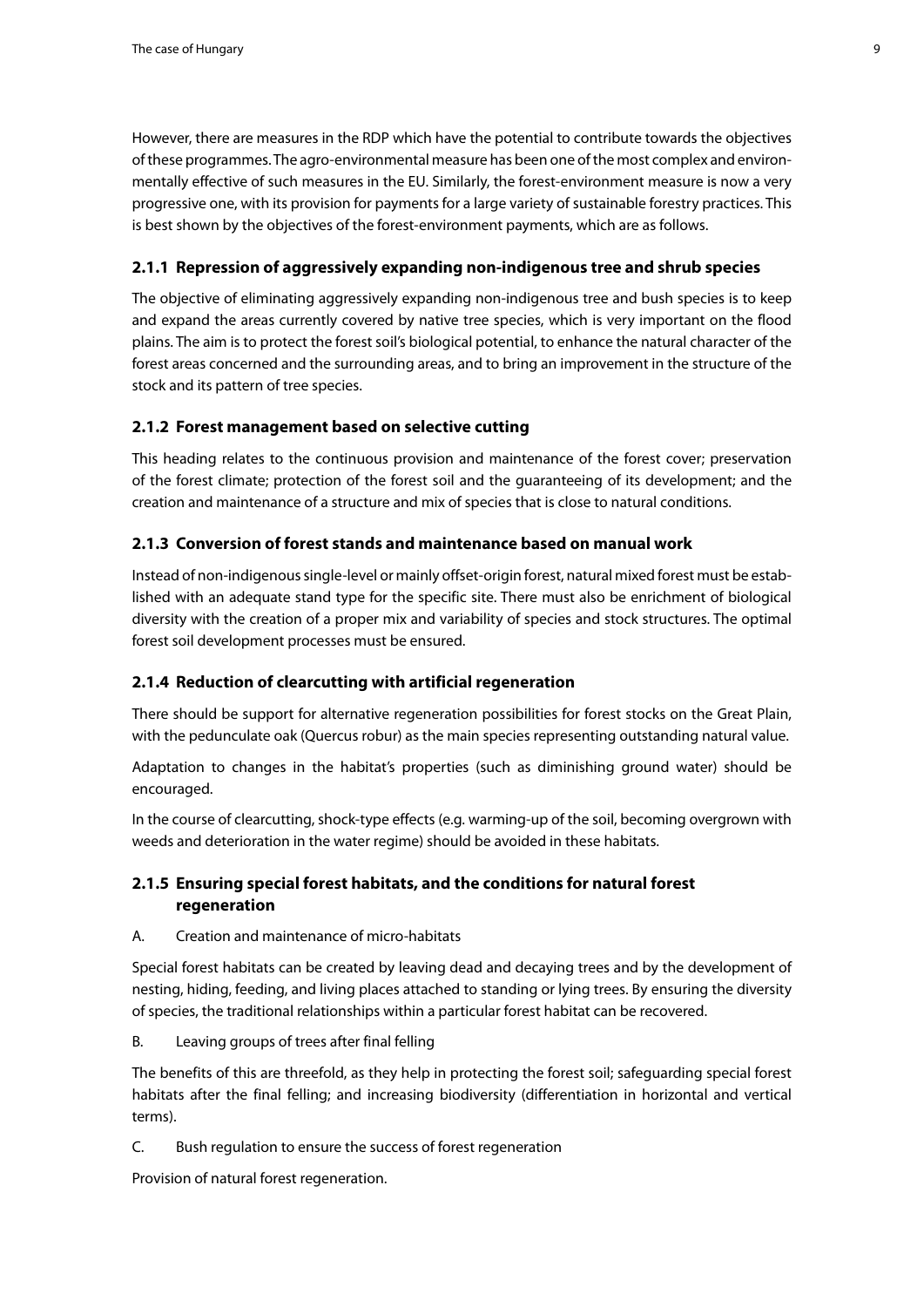## <span id="page-9-0"></span>**2.1.6 Postponement of final felling in order to protect soil and habitat**

- Protection of the soil in the forest and the surrounding areas from wind and water erosion
- Improvement of micro- and mesoclimatic conditions
- Preservation of special wetland and water habitats.

## **2.1.7 Maintenance of forests for public welfare purposes**

Maintenance both of the forest structure ensuring public welfare services and of those services.

## **2.1.8 Creation and maintenance of forest clearings**

- Ensuring living conditions for species associated with the forest clearings, as special forest habitats
- Maintenance of mosaic-character forest structure
- Preservation of landscape values.

## **2.1.9 Application of environmentally friendly materials handling methods,**

- Protection of forest soil, the remaining stand and the flora
- Ensuring the optimal developing process of the forest soil.

## **2.2 Alignment with the National Forest Programme**

The National Forest Programme (NFP) was accepted by the Hungarian Government in the Resolution 1110/2004 (X.27) in 2004.

The basic criterion of sustainable forestry is that the requirement for sustainable development should be enforced in the course of managing forests as distinct natural resources. In many ways, Hungary's forestry practices are among the best in Europe as far as sustainability is concerned.

After the change in Hungary's political regime, the expansion of private forests and the restructuring of agricultural farming called for the transformation of forestry and forest management, as well as of the forestry policies that had been followed previously. The NFP has brought about a national-level, cross-sectoral and recurrent political-planning process that foresees achieving an improvement in the following ten areas in the period 2006–2015.

- 1. Development of the management of state-owned forests. The structuring of such an institutional organisation of proprietorship and management needs to be capable of ensuring the provision of public-benefit services of the state-owned forest properties at a high standard and in the long term.
- 2. Development of the management of privately owned forests. By moderating the capital and asset shortages in the management of privately owned forests, the commencement of forest management activities of currently non-farmed lands should generate improvement in terms of the natural conditions and employment in 9 per cent of the country's area.
- 3. Rural and regional development, afforestation and the restructuring of forests. The afforestation of lands released in the course of the transformation of agricultural activities is foreseen to increase the extent of national forest properties, generate job opportunities, ensure continuous employment, contribute to the development of rural tourism and increase the quality of life in rural areas.
- 4. Nature conservation in forests. The protection of natural values and areas, the preservation of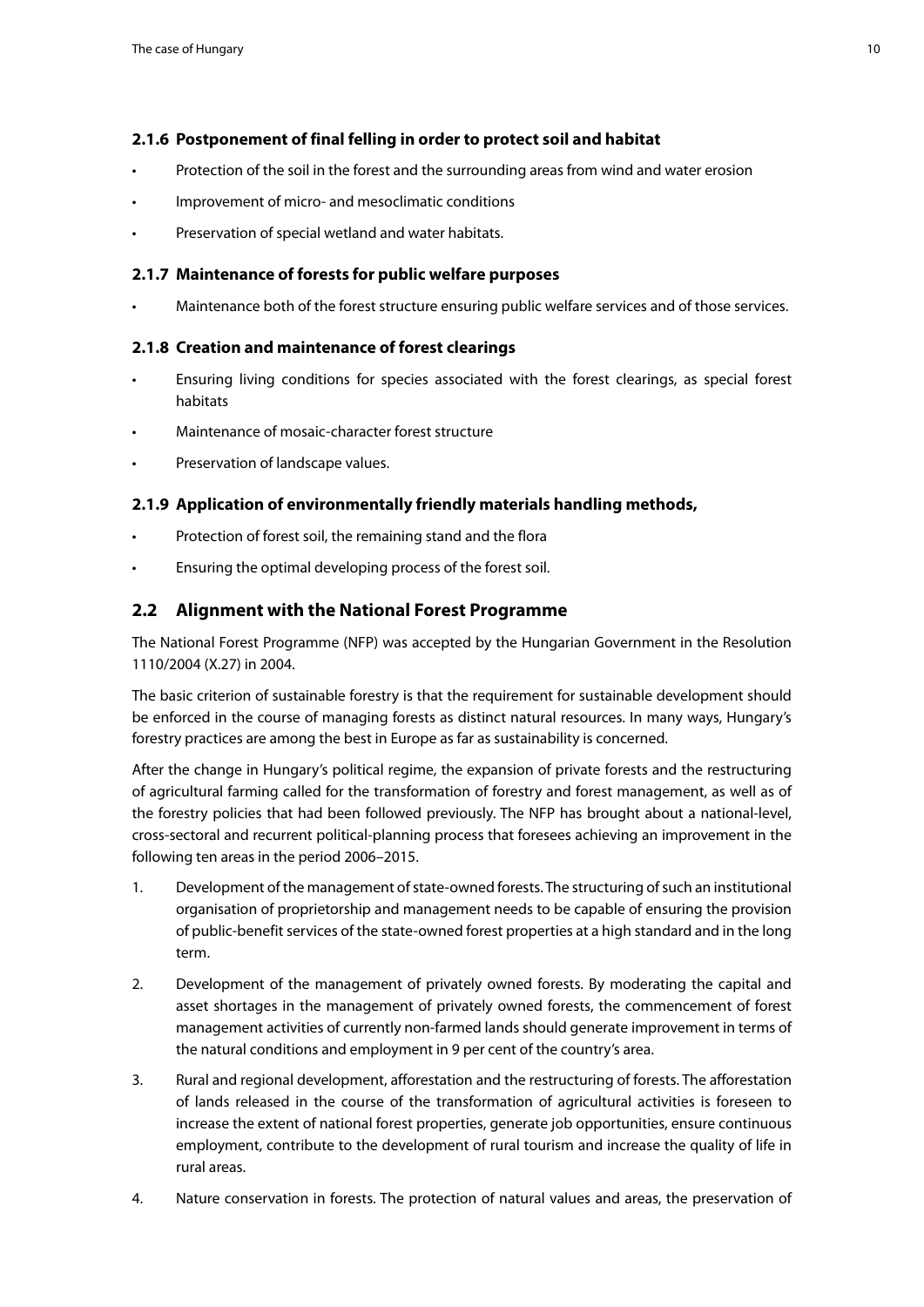<span id="page-10-0"></span>the biodiversity of forests cannot be restricted to objects declared to be protected (e.g. species, habitats, areas), but the general protection and management of forest ecosystems with seminatural forest management methods should be implemented.

- 5. Modern forest protection. Forest protection featuring new approaches primarily focuses on the prevention of damage, the increased predominance of natural processes, as well as the enhancement of the self-regulatory abilities of forests.
- 6. Sustainable wildlife management. The wildlife management of the future is to be based mainly on natural populations. Enclosed game breeding may only have a supplementary role towards more efficient hunting.
- 7. Rational wood utilisation. With a view to ecological and economic aspects, the national economy is substantially interested in the intensified use of reproducible, environmentally friendly wood, and thus the improvement of the industrial and social utilisation of wood is a key element of the entire programme.
- 8. Tasks for forestry administration. The work of forestry administration is foreseen to be developed in a manner that, in the course of the enforcement of governmental intentions, social and professional requirements, should be observed to a maximum extent.
- 9. Research, education and production development. The development of research and education influences the adequate scientific establishment of the programme, and is regarded as a precondition of practical implementation. Due to their effects on production development, research and education have key roles in the programme.
- 10. Efficient communication about the forest towards the improvement of the human–forest relationship. The environmentally friendly influence of sustained forest management and the positive contribution by forest services should be demonstrated in meeting the requirements of natural conditions and social demands.

To deliver more towards these objectives, a stronger focus on environmental forestry measures is definitely necessary in the RDP.

In conclusion, the NRDP appears to be in line with the NFP – on paper at least – but its expected overall results are doubtful.

## **2.3 Alignment with the National Rural Development Strategy Plan**

The Hungarian Rural Development Strategy Plan gives only a general framework as to what needs to be done in relation to rural development in Hungary, and how the measures in EAFRD could help rural areas. It has hardly fulfilled the expectations which the European Commission considered such a strategy should have. It does not function as a real strategy. Its main message is that Hungarian agriculture needs more capital to become more intensive, economically competitive and concentrated. It lacks any real rural development element. The RDP can be considered to be in line with it, and Figure 3 shows proportionately how much money has been allocated under the different Axes.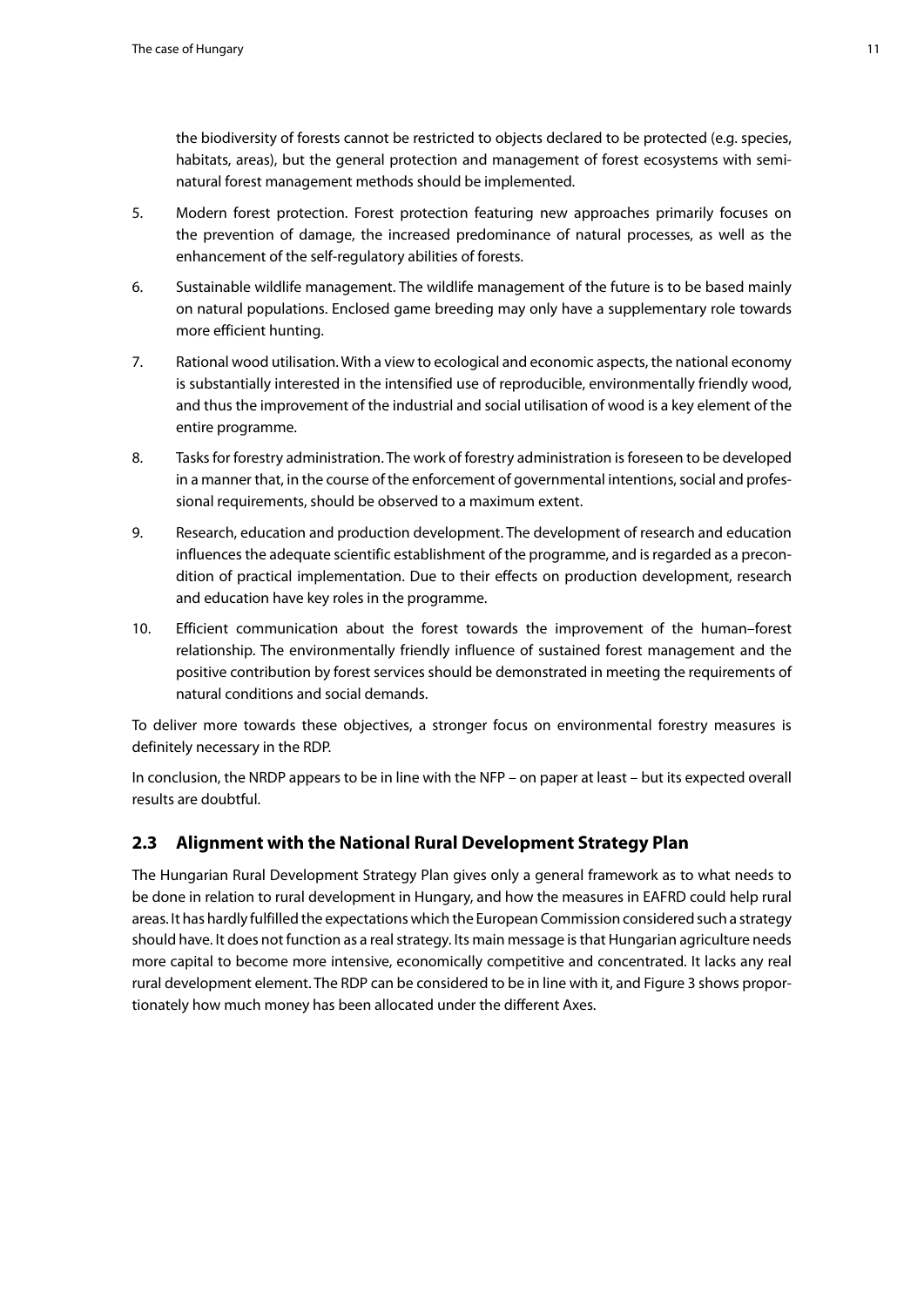

#### <span id="page-11-0"></span>**Figure 3 – Financial weight of the different axes within the RDP**

The Hungarian Ministry of Agriculture and Rural Development has declared that this is the last chance for Hungarian agriculture to obtain money from European resources, and to catch up with their western European competitors. As much as possible, therefore, each of the measures should serve this goal. This is best shown by the fact that the Hungarian Government has adopted the above percentages concerning the axes before the measures themselves were elaborated.

## **2.4 Alignment with the EU target 2010**

The EU target on biodiversity loss is only mentioned in the programme where objectives of the forest environment submeasure 'maintenance of forests for public welfare purposes' are discussed.

The forest environment measure has the potential to contribute to the 2010 target on halting biodiversity loss. The measure is well elaborated, and it is hoped that it will expand in the future. However, environmental advisory services are not in place to promote this measure to the necessary extent. In this programme, the measure has only a minor financial share, which means that these practices will not be able to spread sufficiently until 2013.

As seen from the budget table above, the most significant effect of the programme will be the plantation of the black locust stands, which will do little to deliver the EU's goals on biodiversity.

Large investments, as a consequence of measures such as 'Increasing the economic value of forests' and 'Infrastructure development' are likely to be made by competitive state forestry companies, which will continue their for-profit activities and go on pursuing many unsustainable practices, such as clearcutting rather than selective methods, leaving no deadwood after harvesting. Even protected areas are endangered by commercial forest activities in some areas of Hungary. Attaining the EU's 2010 objectives is not made any easier by the fact that no payments can be made for Natura 2000 forests.

The budgetary weight of the different axes, as well as the forest-related environmental versus commercial measures, show that forestry practices will change for the better only marginally in the next seven years.

## **2.5 Alignment with Natura 2000 and other EU policies**

#### **2.5.1 Natura 2000**

The national regulation on the designation and on the detailed rules concerning Natura sites came into force in the autumn of 2004. It affects approximately 20 per cent of the country's territory, doubling the size of areas under some kind of nature protection.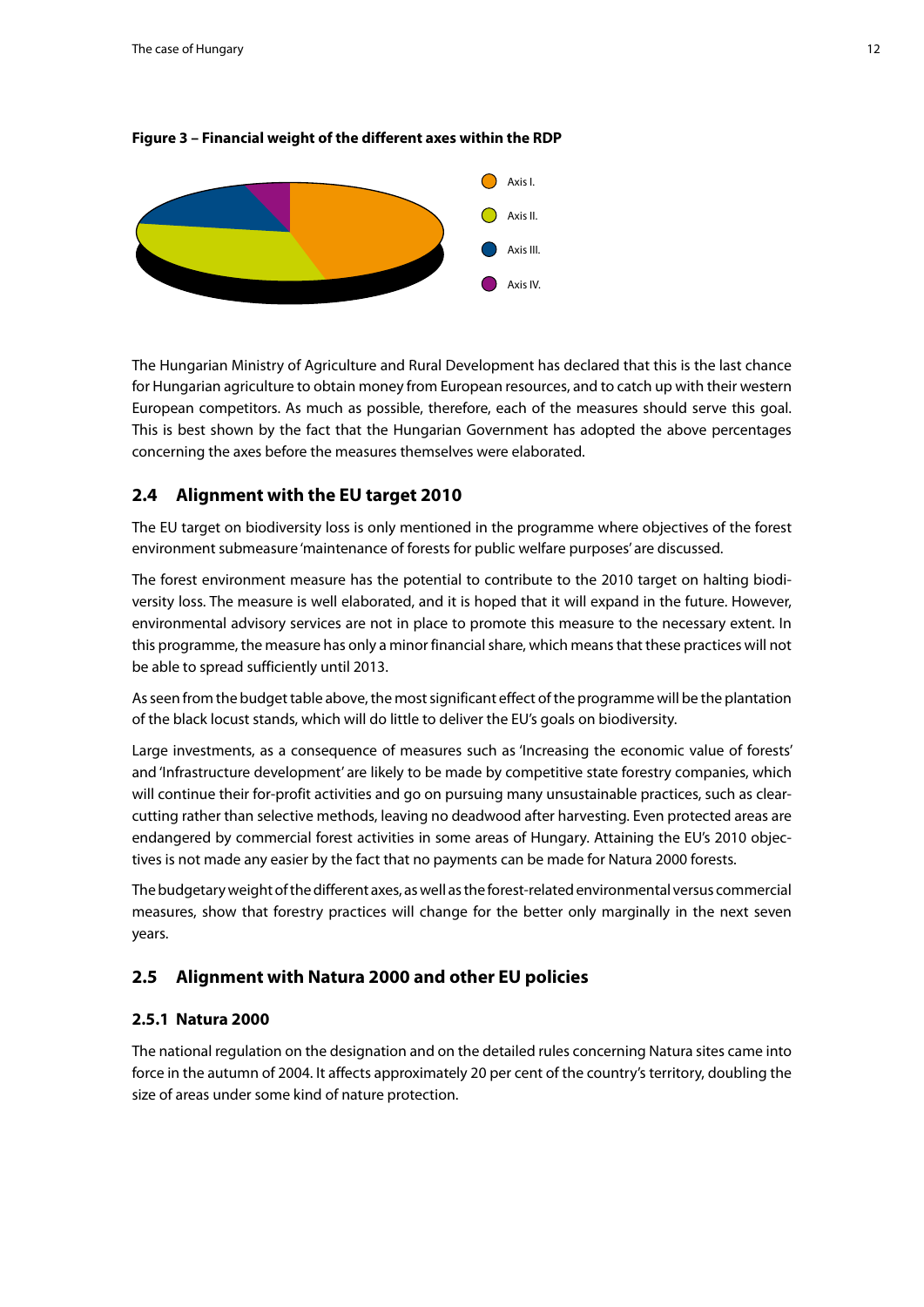

**Figure 4 – Map of Natura 2000 sites in Hungary according to Directive 79/409**

**Figure 5 – Map of Natura 2000 sites in Hungary according to Directive 92/43** 



The European Commission has designated the sites as comprising part of the Pannonian Biogeographical Region, which includes Hungary, according to the Habitats Directive of autumn 2007.

However, no payments can be made so far on the basis of the designation of the Natura 2000 sites due to the fact that the Natura 2000 maps have not been synchronised with the Land Parcel Identification System. Therefore the big challenge is to finance the Natura 2000 network. According to estimates, the establishment and management of the network will cost around €8 million per year.

Some of its measures will make farming on Natura 2000 land advantageous, when applications for rural development payments are evaluated.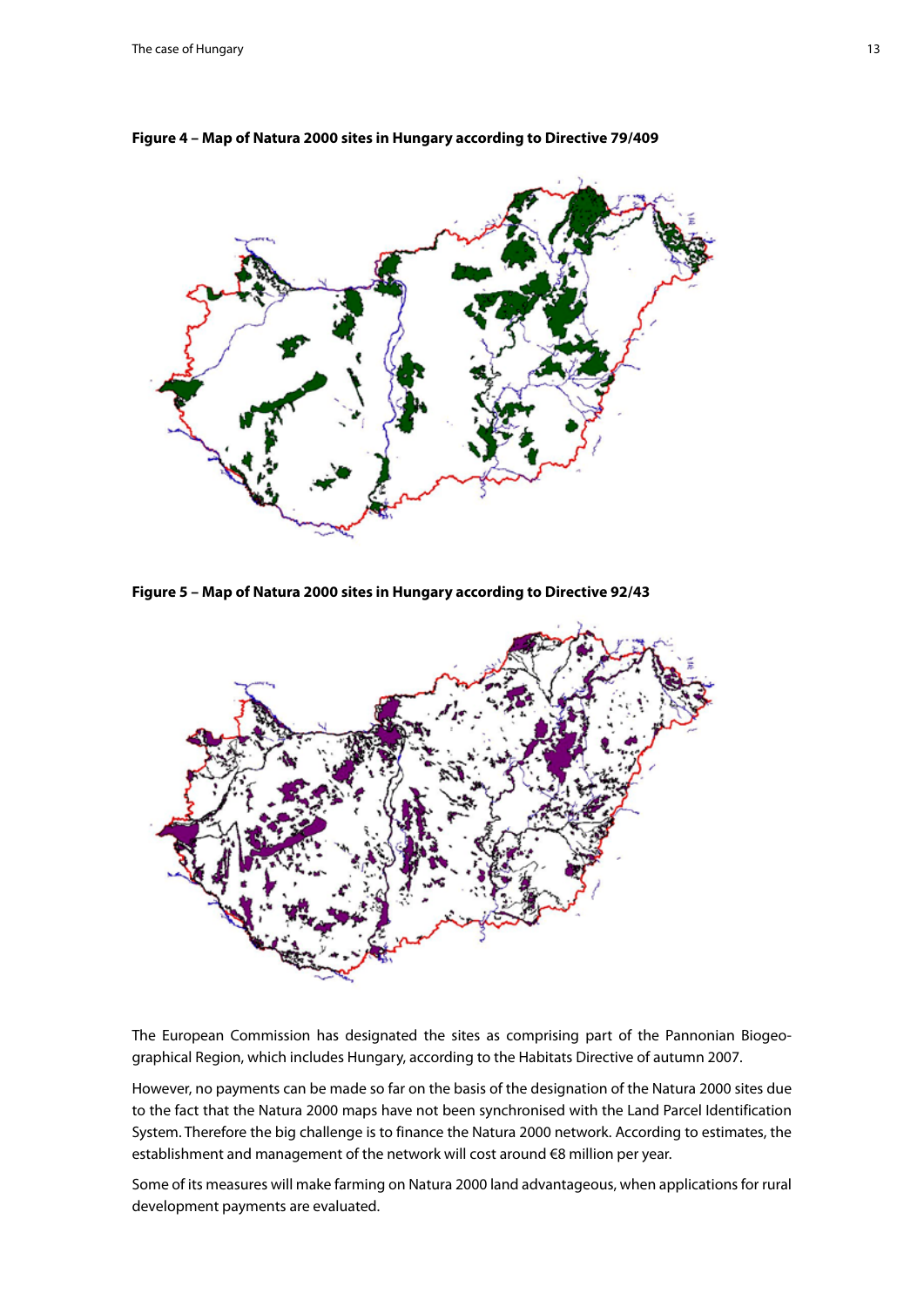<span id="page-13-0"></span>From the EAFRD, 200 management plans will be drawn up for the Natura 2000 network sites. This excludes forests, because the management plans relating to Natura 2000 forest areas will be included in the district forest plans. The preparation of Natura 2000 forest management plans will be financed from national resources.

The EAFRD contains provisions for compensation payments to be given for Natura 2000 grasslands. As far as forests are concerned, the experts could not define the basis on which these area-based payments could be made. The measure will not be launched until this definition is finalised. The same relates to wetlands.

## **2.5.2 FLEGT Action Plan**

The EU programme of Forest Law Enforcement, Governance and Trade is not mentioned in the RDP. Although illegal trade with bordering countries (e.g. Ukraine and Romania) may be an issue in Hungary, the RDP does not seem to be an efficient tool to make progress in the combating it.

## **2.5.3 Biomass Action Plan**

Regarding the Biomass Action Plan, biomass production can be subsidised, under the measure 'Investments in agricultural holdings'. Within the framework of this action, support is given to plantations with energy-producing purposes, including energy crops and arboreal plantations of short-rotation coppice for energy production.

The authority responsible for environmental protection, nature protection and water conservation takes measures as the competent authority during the licensing procedure of the plantation of the arboreal plantations of short-rotation coppice for energy production on protected natural areas. The plantation of the arboreal plantations of short-rotation coppice for energy production cannot be supported on Natura 2000 sites. This licensing procedure guarantees environmental compliance with regard to sustainability and biodiversity.

According to estimates, the targeted area of the 49,000 hectares will be probably found in the northeastern part of the Great Plain, the northern and south-western parts of Hungary, and Central Transdanubia. Approximately €324 million will be spent on payments to promote biomass production.

The beneficiaries will need to obtain an official permit for planting arboreal plants for energy production purposes; and the permit will be issued by the specialist environmental authorities. The target group for this submeasure consists of approximately 25,000 farms.

## **2.5.4 EU Forest Action Plan**

The overall objective of the EU Forest Action Plan is to support and enhance sustainable forest management and the multifunctional role of forests. The Hungarian RDP contributes to this objective in many ways, though it would be more effective with a budget concentrated more on environmental issues.

Many measures of the Hungarian RDP are in accordance with several of the key actions defined in the EU Forest Action Plan, including the following:

#### **Key action 4: promoting the use of forest biomass for energy generation**

Using wood as an energy source can help to mitigate climate change by providing a substitute for fossil fuels, improving energy self-sufficiency, enhancing security of supply and providing job opportunities in rural areas. Around €324 million will be spent as part of this action, involving 25,000 farms.

## **Key action 5: fostering cooperation between forest owners, and enhancing education and training in forestry**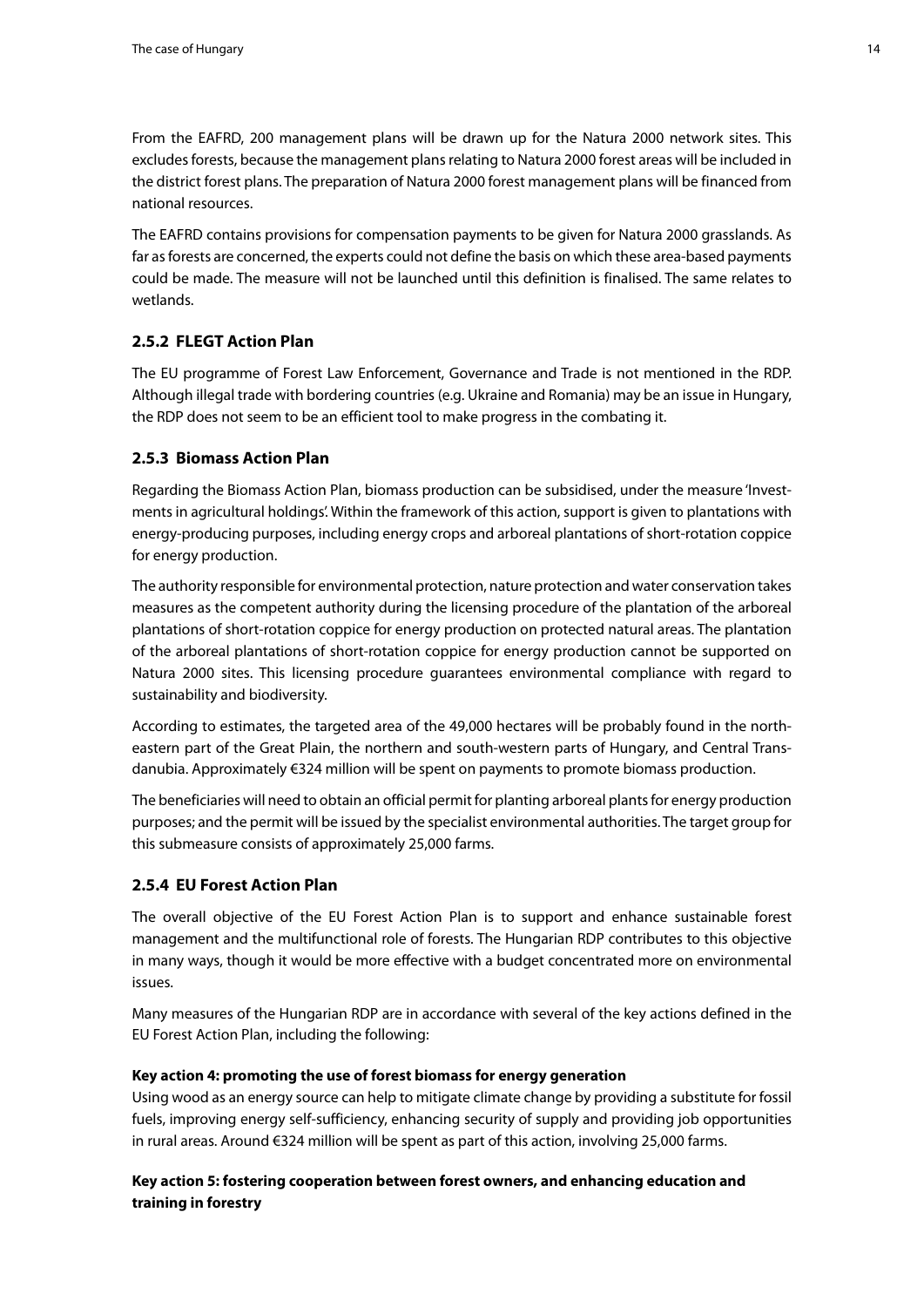A growing number of forest owners have the expertise and ability necessary to perform sustainable forest management. To combat this, around €13.5 million is expected to be spent on education and training between 2007 and 2013.

#### **Key action 7: contributing towards achieving the revised community biodiversity**

objectives for 2010 and beyond See the section on 'Alignment with the EU target 2010'.

#### **Key action 9: enhancing the protection of EU forests**

To decrease the risk of forest fires, more than €8.2 million will be spent under the measure 'Restoring forestry potential', which is fully in compliance with this key action.

### **Key action 11: maintaining and enhancing the protective functions of forests**

Measures such as 'Forest environment', 'Agro-forestry systems' and 'Non-productive investments' directly contribute to the objectives of this key action.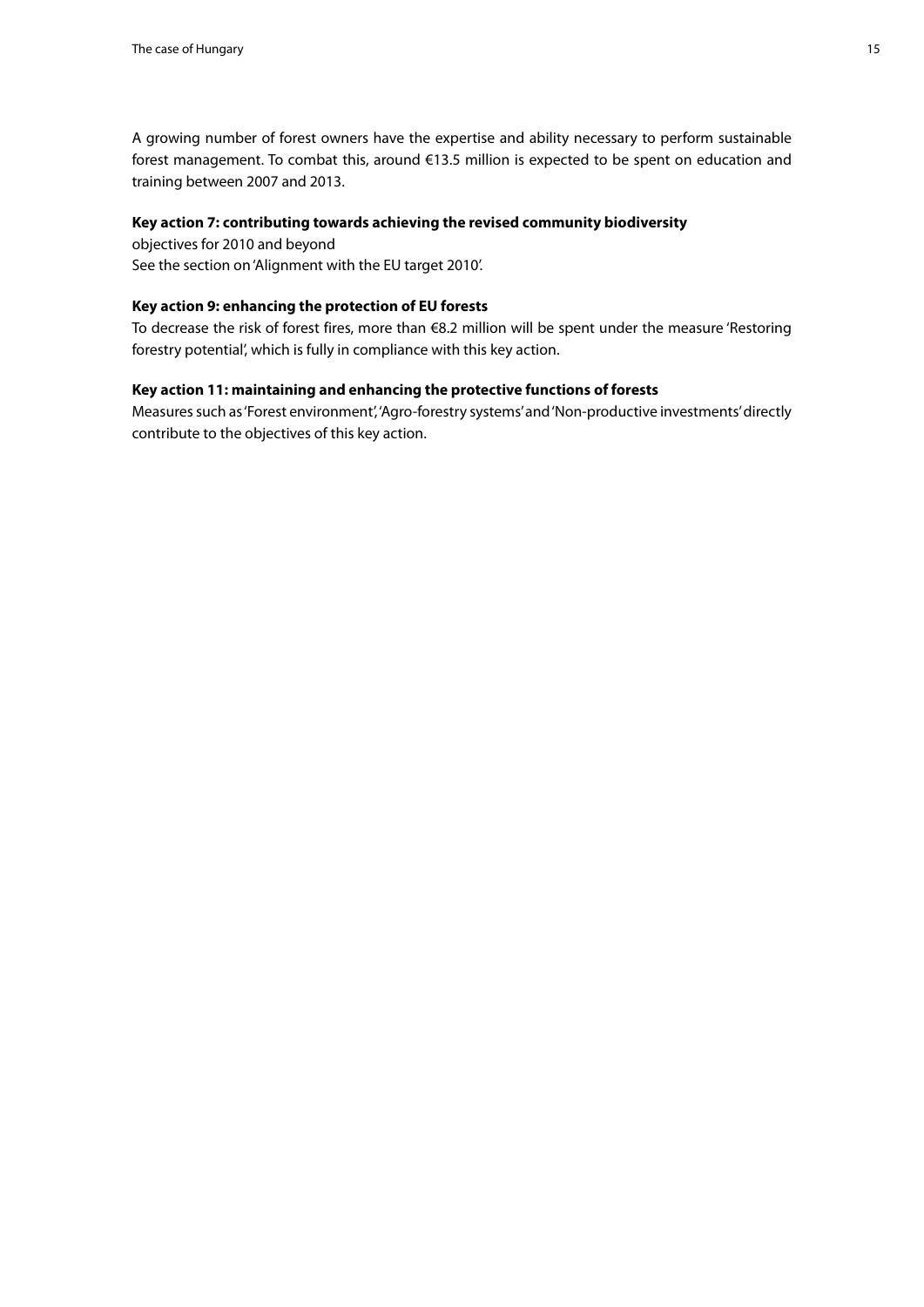## <span id="page-15-0"></span>**3 The process of developing the programme**

## **3.1 History of public participation in national programmes in Hungary**

When national plans were drawn up in Hungary, methods for involving the different layers of society either in the planning process or in the implementation phase had not been used for a very long time. All the institutions were used to working on their own, in a highly centralised way. As more and more strategic plans were drawn up, and civil society gained more and more power – and especially when plans started to be elaborated for the European funds with the obligation of public involvement – the usual practice of the authorities had to change. However, there are good and bad examples of this change; and unfortunately most of the authorities consider this requirement to be necessary only for reporting purposes.

## **3.1.2 RDP 2007–2013**

A variety of methods are used for involving people.

- 1. Public consultations (in the form of roadshows) have been organised throughout the country, but the results of these are doubtful. Most of the people invited are not well informed on the issues discussed. Comments made during these events rarely have any significant effect.
- 2. At certain stages the strategic documents and plans are put on a website, and comments can be made regarding the different issues discussed. In most cases, however, the documents are available for a very limited period (e.g. five days in the case of the NRDP), not long enough to give a thorough opinion about it.

Unfortunately there is an overall lack of intention at the Ministry of Agriculture and Rural Development to draw up a strategy for public participation that could be used for any kind of planning process. Some improvements can be observed, and the Ministry does respond to the comments given by stakeholders, but there are issues which simply cannot be discussed. One of these is the budgetary allocation for the different measures. Therefore NGOs cannot really influence the overall objectives and priorities of either the strategy or the programme.

However, the expert opinion of NGOs is already being used. The adoption of the agro-environment measure, as well as the forest-environment measure, was preceded by a long consultation process in which forestry groups and NGOs were represented. The same relates to the Natura 2000 measures and certain measures under Axis 3.

The public participation process of the SEA was carried out by an environmental NGO. The first version of the SEA was open for consultation on their web page, and comments were sent to their address. In reality, though, the process was not much better than if it had been done by the Ministry. No response was given and only a very few of the comments were taken account of in the programme. The most important issues (budgets, priorities, synergies) did not seem to be open for consultation even in this case. The ex-ante evaluation was carried out without any public participation. At one or two stages selected partners (agricultural interest groups) were involved and asked for their input, but none of the NGOs were represented.

## **3.2 Composition of monitoring committees**

## **3.2.1 History**

There is a single RDP for the whole of Hungary.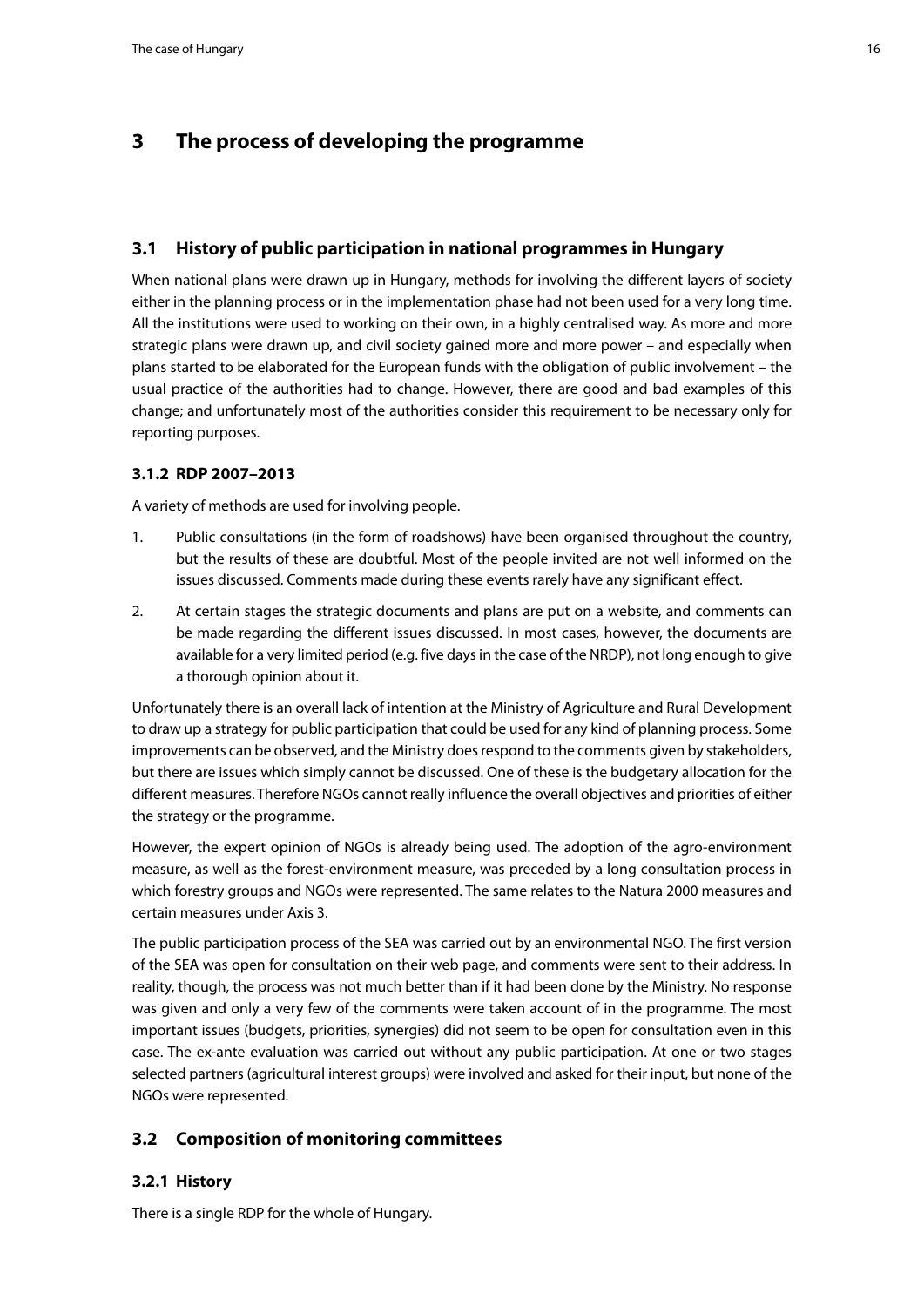<span id="page-16-0"></span>During the last period (2004–2006), there was a long debate on the composition of the NRDP and the ARDOP Monitoring Committees. The NGOs complained that MARD and the state sector have a majority in it, which makes voting predetermined. MARD argues that the most of the bodies represented in the committees are NGOs. However, most of these NGOs were selected in a way that ensures that government proposals can have a majority when they are voted on. This is apparent in the results of two votes, when the monitoring committee responsible for rural development spending voted for the reallocation of some of the NRDP budget to the top-up (national part) of the direct payments.

## **3.2.2 RDP MC 2007–2013**

For this period, two environmental NGOs were invited to take part in the first meeting of the RDP Monitoring Committee, which has not taken place yet. In the RDP, 74 members of the Committee are listed, only twelve of them NGOs. Serious debate is still expected to take place on the future composition of the committee.

## **3.3 Article 6 implementation**

According to Article 6, the member state shall designate most representative partners at national, regional and local levels and in the economic, social, environmental or other spheres, hereinafter known as 'partners'. In Hungary a very small group of environmental NGOs (two or three) have been selected.

Article 6 requires that the partnership shall be involved in the preparation and monitoring of the national strategy plan and in the preparation, implementation, monitoring and evaluation of the RDPs. The member states shall involve all appropriate partners at the various programming stages, due regard being given to the time limit set for each step. In the RDP planning process in Hungary, powerful producer groups were often involved in decision-making at a very early stage. Environmental NGOs were only invited to elaborate certain issues, where the Ministry had no knowledge and did not want to build its capacities.

Therefore in our opinion the whole programming process was not in line with the spirit of Article 6.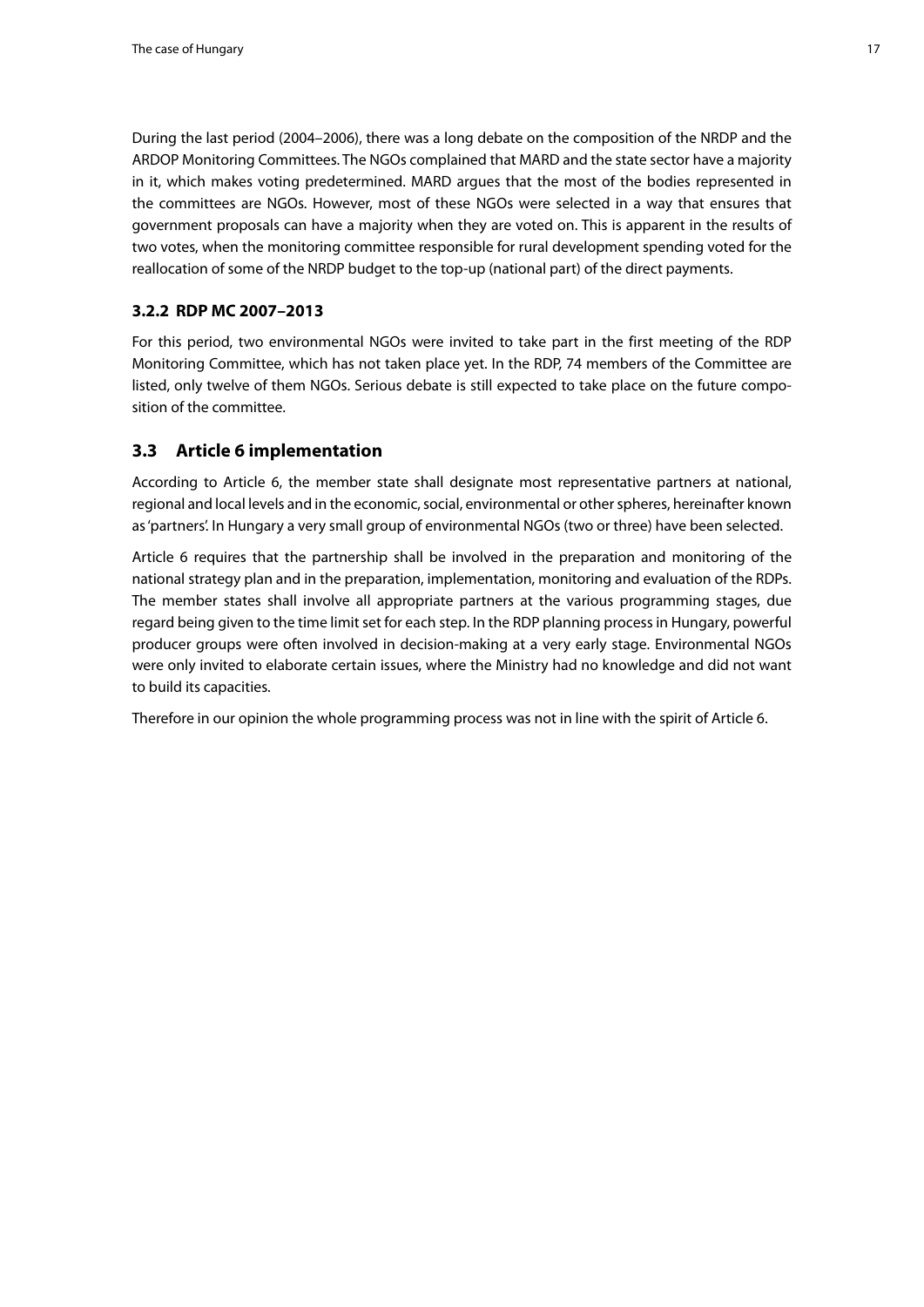## <span id="page-17-0"></span>**4 Other RDP issues**

The Hungarian RDP lacks clear, quantified environmental objectives and the indicators to measure these. There are some well targeted environmental measures, especially the agro-environmental and the forest-environment ones, whereas for example the LFA scheme completely failed to address the issue adequately. In addition, the plan has an overall production-based approach.

Advisory services are a major weakness for the whole agricultural sector, but particularly for rural development. Extension services on forestry are provided by the State Forest Service (SFS). The SFS is a governmental (budgetary) organisation working under the direct control of the Ministry of Agriculture and Rural Development. The SFS's sphere of activities covers the total area of the country. The SFS consists of ten directorates and their headquarters.

For the RDP, no regional planning is apparent; in other words, when the allocation of funds among the applicants is decided upon, there is only a single national scoring system for each measure. Little or no account is taken of regional interests, nor of the possible synergic effects of the different measures.

On the non-state side some successful initiatives exist, driven by NGOs, local municipalities, or the so-called regional managers, in most cases using funds from the Ministry of Environment and Water or foreign sponsors.

As for monitoring, only the initial steps have been made, and only for a very limited portion of the programmes. The selected indicators along which the monitoring can be carried out concentrate mainly on the direct outputs of the measures, i.e. on how these are taken up.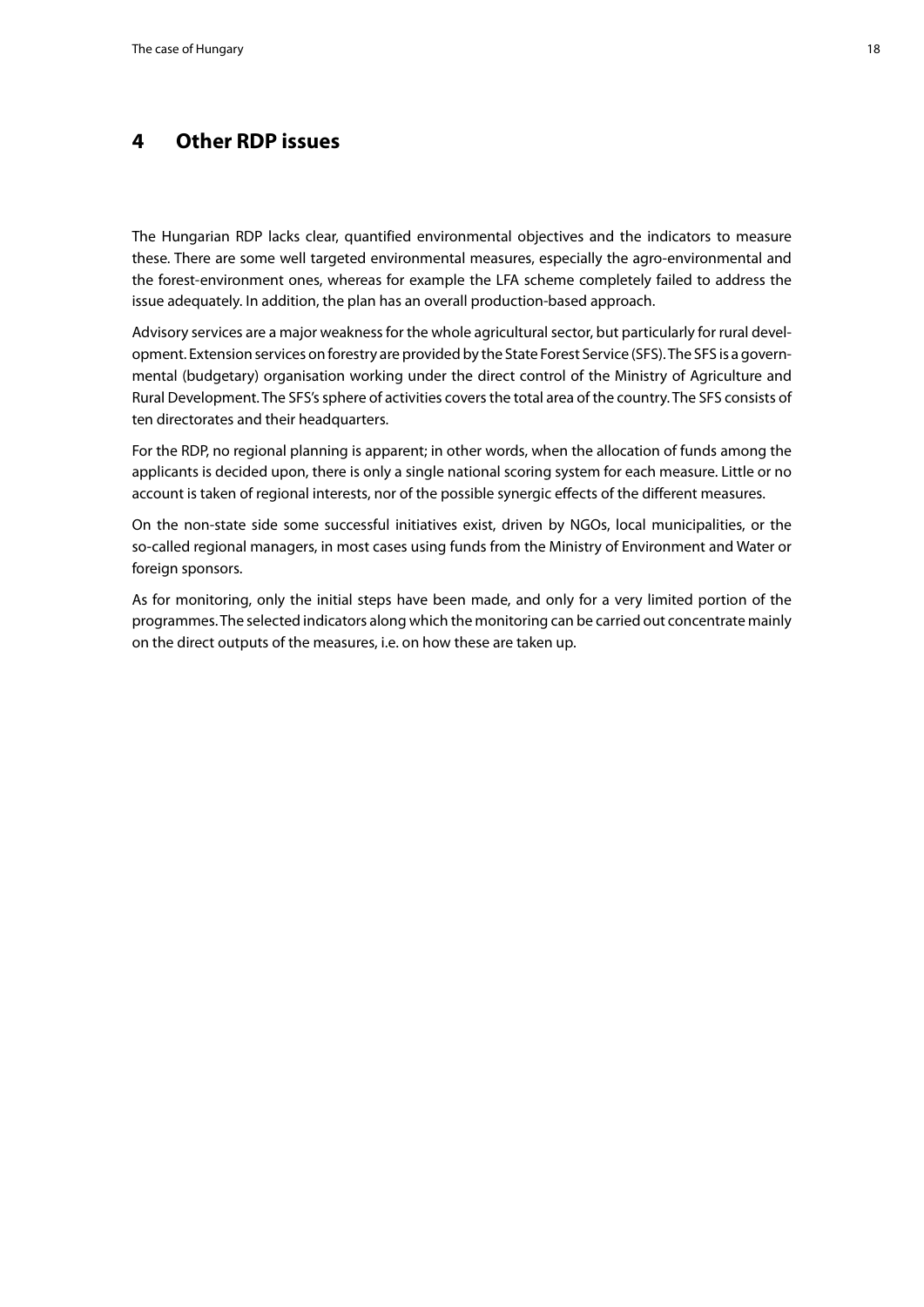## <span id="page-18-0"></span>**5 Summary**

According to the RDP 2007–2013 for Hungary, significant amounts of European money (more than 11 per cent of the total RD budget) will be allocated to forest-related issues. Less than a quarter of this expenditure, however, is intended for purely environmental purposes; the share of the budget destined for commercial use, for maintaining forest cover and for increasing forestry is almost three times more. There are several environmental conventions, strategies, programmes and action plans, both in the EU and in Hungary, which put an emphasis on sustainable forestry. There are also challenges such as biodiversity loss, climate change and the spread of invasive species. With such a budget allocation, it is doubtful that all the objectives of these programmes will be met.

There are some forest-related measures that are strongly environmentally targeted, such as the ones on forest-environment and agro-forestry systems. Good environmental advisory services and bigger budget allocations are needed to make these successful, popular and more widespread. In a sector with such a long investment return period, sustainable forestry practices can only be promoted with these incentives.

Public participation mechanisms in Hungary do not have a long tradition. This was very clear in the way that the two RDPs were drawn up. The process was largely inaccessible, except to the consultants selected by the Ministry itself. Preliminary versions of the plans were available to the public, but there was no real intention by the Ministry to consider the public's comments. For the objectives and the design of some measures, a few stakeholders were asked. There was no overall strategy for involving them, however; it was very much dependent on the attitude of the official responsible for drawing up the measure.

Appropriate ways for involving stakeholders as well as the whole of society in the planning process need to be worked out. These include the following:

- 1. To ensure proper balance among farming organisations, state administration and the civil sector within the monitoring committees for RDPs
- 2. To put the latest version of the plan on the official internet home page of the Ministry
- 3. To identify the group of stakeholders to work with on different issues, provide them with the necessary information, build up and use their capacities.

In addition, to make RDPs environmentally effective, we recommend adopting the following principles:

- 1. To set up quantifiable environmental objectives, and to select and use measures to deliver them
- 2. To integrate the measures, and to make use of synergic effects
- 3. To start planning at a lower scale (i.e. regionally), and then to bring the plans into synthesis from the bottom up
- 4. To adjust the indicators to the quantified objectives
- 5. To use existing monitoring systems and networks
- 6. To improve the environmental knowledge of advisory services
- 7. To draw up a strategy for stakeholder involvement, and to keep the planning processes open from the start.